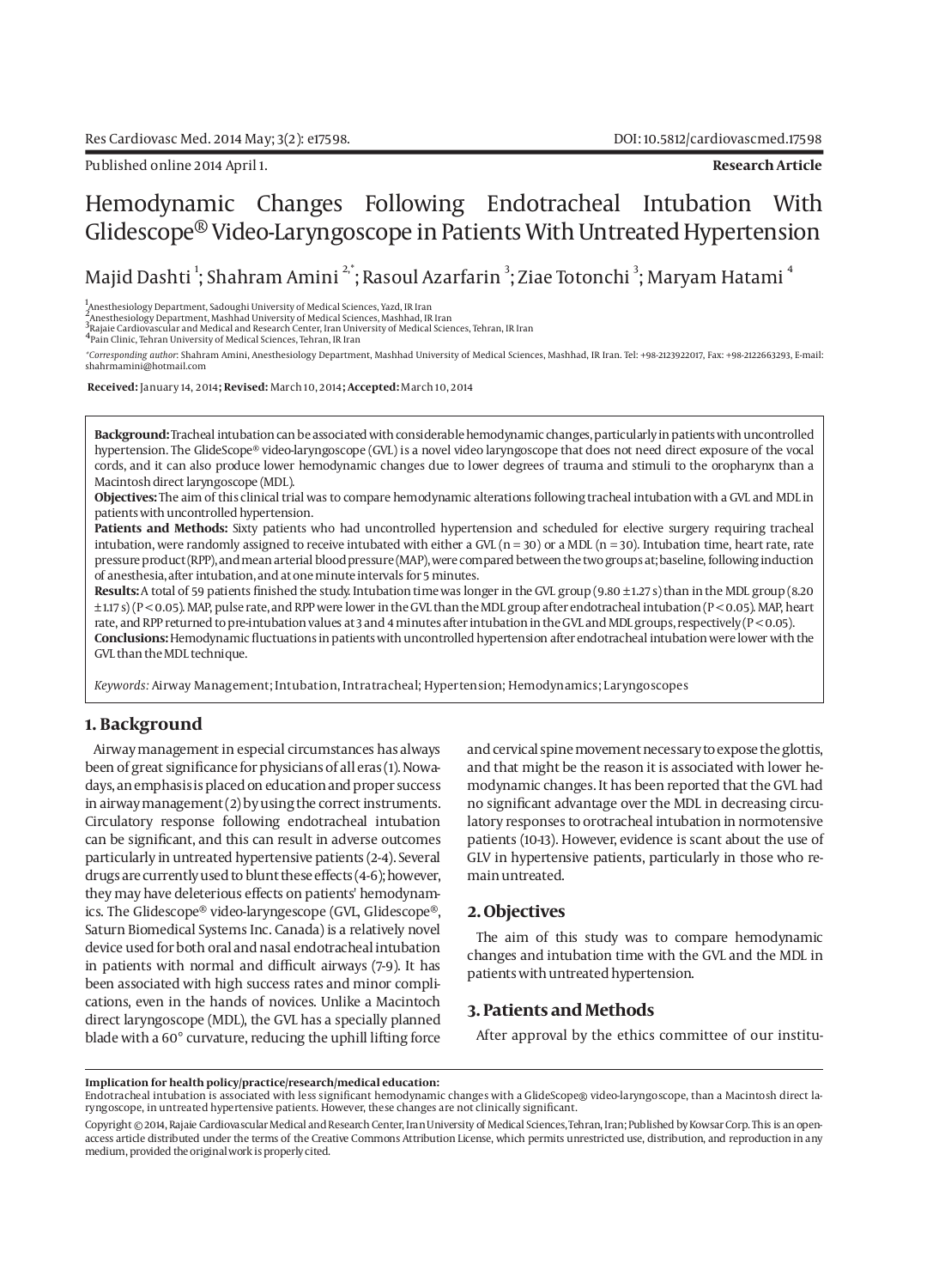tion and obtaining informed consent from all of the patients, 60 patients between the ages of 40 and 60 years, with untreated essential hypertension, who were undergoing elective surgery, were recruited for the study. All patients had visited the pre-operation clinic 1-2 days before their surgery. The patients entered the study when their PB was higher than 140/90 mmHg in both the pre-operation visit and in the second anesthesiologist's visit the night before surgery. The exclusion criteria included: blood pressure more than 180 over 110 mmHg, predicted difficult airway, history of drug abuse, dehydration, history of other cardiovascular diseases, history of consumption of any drugs known to affect the cardiovascular system, diabetes mellitus, and end organ damage due to hypertension. Finally the patients were randomly allocated to either the GVL or the MDL groups using a 'permuted block randomization' method.

The patients were intubated by a single experienced anesthesiology resident. After oxygenation with 100% oxygen for three minutes, patients were administered midazolam 0.05 mg/kg and intravenous remifentanil infusion 0.1 µg/ kg/min, until five minutes after intubation. Anesthesia induction was made with propofol 1.5 mg/kg and cisatracurium 0.15 mg/kg was given to facilitate endotracheal intubation. Ventilation was provided with a face mask with 100% oxygen until full neuromuscular relaxation. Anesthesia was maintained with 60% nitrous oxide in oxygen and propofol 4-6 mg/kg/h to maintain a bispectral index between 40 and 60, and remifentanil 0.1-0.5 g/kg/min to maintain blood pressure and heart rates within 20% of baseline levels. We regarded a difference in MAP of 20% to be clinically important. The tracheal intubation time, defined as the time from grasping the endotracheal tube until passing the tube through the vocal cords, was recorded. The mean arterial pressure (MAP), pulse rates, and rate pressure product (RPP) data, were collected at; baseline, after anesthesia induction, and every minute for 5 minutes after intubation.

A sample size of 28 was needed to obtain a power of 80%, a significance level of 5%, and to detect significant difference of mean arterial pressure (MAP) between the two groups. The collected data were analyzed by using SPSS 15 for Windows (SPSS Inc., Chicago, IL, USA). Continuous variables were presented as mean ± SD. We used one sample Kolmogorov-Smirnov test to compare continuous variables adapting to normal distribution, repeated measures ANOVA for changes within the groups, and chi-square test or Fisher's exact test as needed for categorical variables. P value  $\leq 0.05$  was considered statistically significant.

## **4. Results**

Fifty nine patients completed the study. One patient was excluded in the MDL group because of significant hypotension after induction, requiring drug intervention. The patients were similar in both groups in respect to their demographic data (Table 1). The intubation time was shorter in the MDL group than the GVL group  $(8.20 \pm 1.17 \text{ seconds vs.})$ 9.80  $\pm$  1.29; P < 0.01). The mean arterial pressures (MAP) were similar at the baseline in both groups (115.17  $\pm$  6.16 in the MDL and  $115.72 \pm 7.6$  mmHg in the GVL group,  $P = 0.75$ ). MAP decreased significantly after induction in both groups; however, the percentage of changes were similar in both groups (30.75% in the MDL group and 31.03% in the GVL group;  $P =$ 0.72). MAP increase after intubation was significantly higher in the MDL than the GVL group in the first 3 minutes after intubation (Table 2). However, the values returned to preintubation levels after 5 minutes in both groups (Figure 1).

The pulse rates and the rate pressure product were significantly higher in the GVL than the MDL group at baseline. PR showed a significant drop after induction in both groups. Nevertheless, this was similar in both groups (Table 3). In contrast, after intubation, the changes were more significant in the MDL than the GVL group in the first 3 minutes (Figure 2). The values returned to pre-intubation levels at 3 and 5 minutes in the GVL and MDL groups, respectively.

RPP decreased markedly after induction, although there were no significant differences between the groups (Table 4). Nevertheless, the increase in RPP after intubation was more significant in the MDL than the GVL group in the first 3 minutes after intubation (Table 4). The RPP returned to pre-intubation levels at 3 and 5 minutes in the GVL and MDL group, respectively (Figure 3).

| Table 1. Demographic Data of the Patients in the Two Groups a,b |                                       |                  |         |  |
|-----------------------------------------------------------------|---------------------------------------|------------------|---------|--|
|                                                                 | MDL Group $(n=29)$ GVL Group $(n=30)$ |                  | P value |  |
| Gender                                                          |                                       |                  | >0.05   |  |
| male                                                            | 15                                    | 19               |         |  |
| female                                                          | 14                                    | 11               |         |  |
| Age, y                                                          | $57.82 \pm 4.83$                      | $54.82 \pm 5.76$ | >0.05   |  |
| Weight, kg                                                      | $66.25 \pm 6.15$                      | $72.14 \pm 9.72$ | >0.05   |  |
|                                                                 |                                       |                  |         |  |

a GVL, GlideScope® video-laryngoscope; MDL, Macintosh direct

laryngoscope; NS, not significant.

 $\overrightarrow{b}$  Data are presented as numbers or mean  $\pm$  SD.

| Table 2. Mean Arterial Pressures (mmHg) at Baseline, After |  |
|------------------------------------------------------------|--|
| Induction, and After Intubation in the Study Groups a,b    |  |

| <b>Timing</b>             | MDL Group $(n=29)$ | GVL Group (n=30) P value |       |
|---------------------------|--------------------|--------------------------|-------|
| <b>Basic value</b>        | $115.17 \pm 6.16$  | $115.72 \pm 7.6$         | 0.75  |
| After induc-<br>tion      | $79.43 \pm 7.17$   | $80.13 \pm 7.85$         | 0.72  |
| 1 min after<br>intubation | $94.30 \pm 9.34$   | $105.34 \pm 11.14$       | 0.001 |
| 2 min after<br>intubation | $86.23 \pm 10.26$  | $96.17 \pm 12.04$        | 0.001 |
| 3 min after<br>intubation | $80.73 \pm 9.16$   | $87.58 \pm 9.68$         | 0.007 |
| 4 min after<br>intubation | $78.73 \pm 7.95$   | $81.17 \pm 7.07$         | 0.21  |
| 5 min after<br>intubation | $79.10 \pm 7.07$   | $80.03 \pm 7.07$         | 0.61  |

a GVL, GlideScope® video-laryngoscope; MDL, Macintosh direct laryngoscope.<br>b Data are ...

Data are presented as numbers or mean  $\pm$  SD.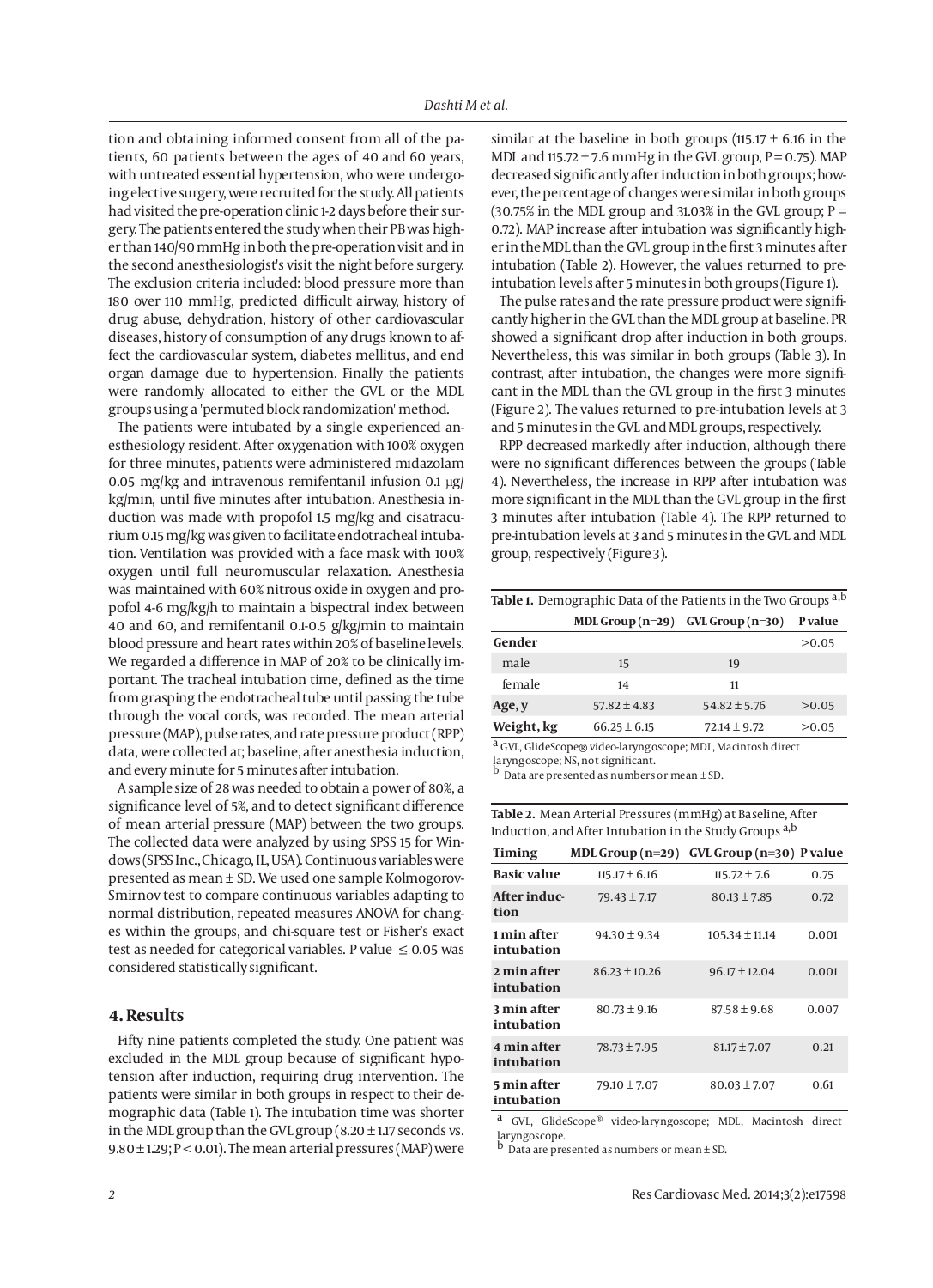**Figure 1.** Systolic, Mean and Diastolic arterial Pressure Values During the Study in Both Groups  $(1 = GVL$  and  $2 = MDL)$ 



GVL, GlideScope® video-laryngoscope; MDL, Macintosh direct laryngoscope.



**Figure 2.** Heart Rate Values During the Study in Both Groups (1=GVL and 2=MDL)

scope.

**Figure 3.** RPR values during the study in both groups  $(1 = GVL$  and  $2 = T$ 

MDL)

18000 16000 14000 12000 10000 8000 6000 4000 RPR Group 1 RPR Group 2 Baselin Time (Min) e123 4 $\acute{\,}$ 61 89  $\sim$ GVL, GlideScope® video-laryngoscope; MDL, Macintosh direct laryngoscope. **Table 3.** Heart Rates (beat/min) at Baseline, After Induction, and After Intubation in the Study Groups a,b

| <b>Timing</b>          | MDL.<br>Group<br>$(n=29)$ | <b>GVL Group</b><br>$(n=30)$ | P value |
|------------------------|---------------------------|------------------------------|---------|
| <b>Basic value</b>     | $99.51 \pm$<br>17.17      | $88.72 \pm 16.92$            | 0.01    |
| After induction        | $68.93 \pm$<br>5.63       | $65.48 \pm 9.33$             | 0.09    |
| 1 min after intubation | $78.20 \pm$<br>7.41       | $86.37 \pm 14.09$            | 0.007   |
| 2 min after intubation | $72.43 \pm$<br>6.96       | 78.41 ± 14.24                | 0.01    |
| 3 min after intubation | $68.06 \pm$<br>6.74       | $71.48 \pm 11.50$            | 0.03    |
| 4 min after intubation | $66 \pm 6.42$             | $67.58 \pm 10.06$            | 0.47    |
| 5 min after intubation | $66.10 \pm$<br>6.54       | $66.17 \pm 9.44$             | 0.97    |

a GVL, GlideScope® video-laryngoscope; MDL, Macintosh direct

laryngoscope. b Data are presented as numbers or mean ± SD.

**Table 4.** Rate Pressure Product (RPR) at Baseline, After Induction, and After Intubation in Both Groups a,b

| <b>Timing</b>             | <b>MDL Group</b><br>$(n=29)$ | <b>GVL Group</b><br>$(n=30)$           | <b>P</b> value |
|---------------------------|------------------------------|----------------------------------------|----------------|
| <b>Basic Value</b>        | $15678.79 \pm 2589.8$        | $13979.24 \pm 2586.9$                  | 0.01           |
| After induction           | $7764.70 \pm 798.83$         | 7350.34 ± 1337.62                      | 0.15           |
| 1 min after<br>intubation | 10 226.90 ± 1213.88          | $12562.69 \pm 2962.28$                 | 0.0001         |
| 2 min after<br>intubation |                              | 8 663.03 ± 1086.96 10 603.41 ± 2839.46 | 0.001          |
| 3 min after<br>intubation | 7783.76 ± 882.44             | $8773.55 \pm 2099.44$                  | 0.001          |
| 4 min after<br>intubation | 7406.46 ± 743.02             | 7778.20 ± 1576.51                      | 0.24           |
| 5 min after<br>intubation | $7446.34 \pm 673.90$         | 7521.65 ± 1354.92                      | 0.79           |

a GVL, GlideScope® video-laryngoscope; MDL, Macintosh direct laryngoscope. b Data are presented as numbers or mean ± SD.

## **5. Discussion**

Our study revealed that hemodynamic changes during tracheal intubation are less significant with the GVL than the MDL in untreated hypertensive patients. Hypertension increases the perioperative cardiac risk with an odds ratio of 1.31 (14). However, there was little evidence of an association between a preoperative BP reading of less than 180/110 mmHg and perioperative cardiac risk.

It is usually recommended that elective surgery should be postponed in cases of severe hypertension (diastolic BP > 115 mmHg, systolic BP > 200 mmHg) until BP is less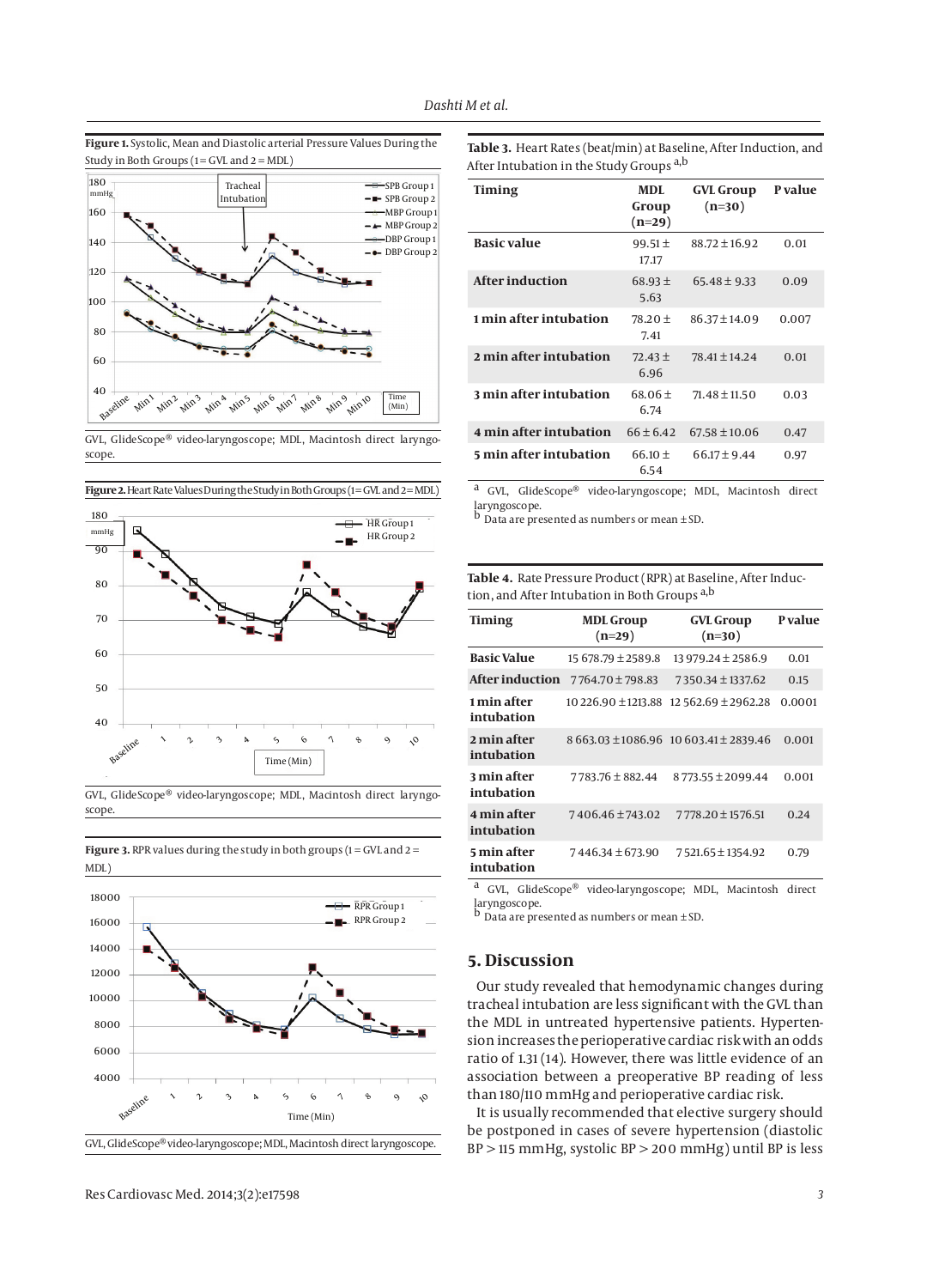than 180/110 mm Hg. Moreover, it is not clear what range of blood pressure fluctuation is acceptable in hypertensive patients. However, it has been shown that perioperative hemodynamic fluctuations occur less frequently in treated than in untreated hypertensive patients (3, 15, 16) and hemodynamic fluctuations increase morbidity. It has been suggested that rapid correction of BP or prevention of increases in heart rate may be all that is required (17, 18). Based on the above recommendations, we allow operations to be performed on untreated hypertensive patients with BP readings less than 180/110 mmHg undergoing minor surgeries. On the other hand, none of our patients had hypertension related to end organ damage or other cardiopulmonary comorbidities. All intubations were performed by a single anesthesiology resident experienced in both devices. This would eliminate any possible bias regarding device application.

Significant hypertension and tachycardia are associated with tracheal intubation under light anesthesia. The magnitude of the response is greater with increasing force and duration of laryngoscopy. Although these changes are usually transient returning to control levels within five minutes, they can result in myocardial ischemia in patients with cardiac disease. Increasing the depth of anesthesia can blunt these deleterious effects, however, changes in the concentration of anesthetic agents in blood and at effector sites occur slowly in relation to the onset and offset of airway stimuli and hemodynamic responses (19, 20).

On the other hand, a pharmacologic intervention might depress the cardiovascular system resulting in undesired hypotension and bradycardia. Another approach to reduce the cardiovascular response to tracheal intubation is to modify the technique of tracheal intubation. The hemodynamic responses to endotracheal intubation are mainly due to oropharyngeal stimulation produced by laryngoscopy and stimulus on the larynx and trachea due to tracheal tube insertion.

The upward lifting force required to expose the glottis during a laryngoscopy is much less with a Glidescope in comparison to a Macintosh laryngoscope (4.9-13.7 N versus 35-47.6 N), and that results in less traction applied to the soft tissues. Therefore, it might be associated with less sympathetic stimulation. It has been suggested that a general anesthesia of standard clinical depth can effectively suppress the vasopressor response, but not the tachycardia related to orotracheal intubation using a Glidescope (9). Rate pressure product (RPP) has been proposed as an index of myocardial oxygen consumption, with values more than 22000 indicating myocardial ischemia (21). Our patients showed an increased RPR at baseline because of their underlying untreated hypertension. All of the study patients experienced an increase in RPP after intubation, which was more significant in the MDL group. However, this index did not exceed 22000 in any patient, and all of the participants left the hospital uneventfully. In contrast to a study by Xue et al. (10, 11), our results demonstrated better hemodynamic stability following oral endotracheal intubation using GVL, than when using MDL. On the other hand, the GVL has been shown to be superior to the MDL for airway management in patients with treated hypertension (13). Nasal intubation using GVL has also been associated with lesser tachycardia, with shorter duration, in comparison to MDL (22).

In summary, we conclude that endotracheal intubation is associated with less significant hemodynamic changes with a GVL than a MDL in untreated hypertensive patients. However, these changes are not clinically significant.

## **Acknowledgements**

We would like to acknowledge the operating room staff at Imam Ali Hospital (Yazd, Iran) for their contribution to our study.

### **References**

- 1. Golzari SE, Khan ZH, Ghabili K, Hosseinzadeh H, Soleimanpour H, Azarfarin R, et al. Contributions of Medieval Islamic physicians to the history of tracheostomy. *Anesth Analg.* 2013;**116**(5):1123–32.
- 2. Soleimanpour H, Gholipouri C, Panahi JR, Afhami MR, Ghafouri RR, Golzari SE, et al. Role of anesthesiology curriculum in improving bag-mask ventilation and intubation success rates of emergency medicine residents: a prospective descriptive study. *BMC Emerg Med.* 2011;**11**:8.
- 3. Beyer K, Taffe P, Halfon P, Pittet V, Pichard S, Haller G, et al. Hypertension and intra-operative incidents: a multicentre study of 125,000 surgical procedures in Swiss hospitals. *Anaesthesia.* 2009;**64**(5):494–502.
- 4. Goldman L, Caldera DL. Risks of general anesthesia and elective operation in the hypertensive patient. *Anesthesiology.* 1979;**50**(4):285–92.
- 5. Helfman SM, Gold MI, DeLisser EA, Herrington CA. Which drug prevents tachycardia and hypertension associated with tracheal intubation: lidocaine, fentanyl, or esmolol? *Anesth Analg.* 1991;**72**(4):482–6.
- 6. Omote K, Kirita A, Namiki A, Iwasaki H. Effects of nicardipine on the circulatory responses to tracheal intubation in normotensive and hypertensive patients. *Anaesthesia.* 1992;**47**(1):24–7.
- 7. Huang WT, Huang CY, Chung YT. Clinical comparisons between GlideScope video laryngoscope and Trachlight in simulated cervical spine instability. *J Clin Anesth.* 2007;**19**(2):110–4.
- 8. Malik MA, Maharaj CH, Harte BH, Laffey JG. Comparison of Macintosh, Truview EVO2, Glidescope, and Airwayscope laryngoscope use in patients with cervical spine immobilization. *Br J Anaesth.* 2008;**101**(5):723–30.
- 9. Xue FS, Zhang GH, Liu J, Li XY, Yang QY, Xu YC, et al. The clinical assessment of Glidescope in orotracheal intubation under general anesthesia. *Minerva Anestesiol.* 2007;**73**(9):451–7.
- 10. Xue FS, Xu YC, Liu QJ, Yang QY, Liu Y, Liao X, et al. Hemodynamic responses to tracheal intubation with the Glidescope videolaryngoscope: a comparison of oral and nasal routes. *Acta Anaesthesiol Taiwan.* 2008;**46**(1):8–15.
- 11. Zhang GH, Xue FS, Li CW, Sun HY, Li XY, Sun HT, et al. [Comparison of hemodynamic responses to orotracheal intubation between using GlideScope videolaryngoscope and fiberoptic bronchoscope]. *Zhongguo Yi Xue Ke Xue Yuan Xue Bao.* 2006;**28**(3):406–9.
- 12. Xue FS, Zhang GH, Li XY, Sun HT, Li P, Sun HY, et al. Comparison of haemodynamic responses to orotracheal intubation with GlideScope videolaryngoscope and fibreoptic bronchoscope. *Eur J Anaesthesiol.* 2006;**23**(6):522–6.
- Xue FS, Zhang GH, Li XY, Sun HT, Li P, Li CW, et al. Comparison of hemodynamic responses to orotracheal intubation with the GlideScope videolaryngoscope and the Macintosh direct laryngoscope. *J Clin Anesth.* 2007;**19**(4):245–50.
- 14. Howell SJ, Sear JW, Foex P. Hypertension, hypertensive heart dis-